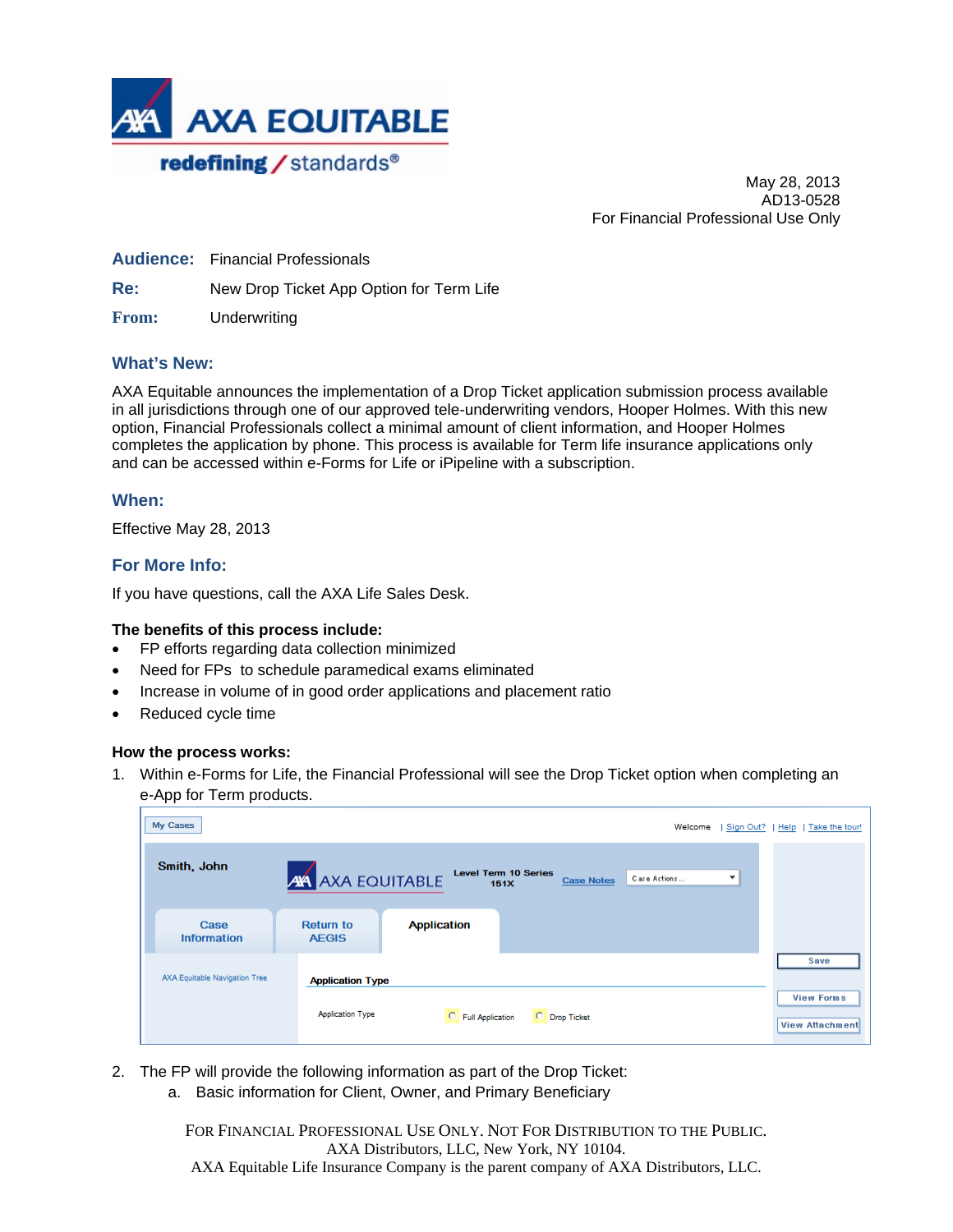- b. Product, face amount, and rider information.
- c. Replacement information (if applicable)
- d. Basic information for the FP Certification
- 3. The FP will review and agree to the attestations to electronically sign the Drop Ticket.

| TestLastName, TestFirstName                                                                                                                                                                                                                     | <b>Level Term</b><br><b>AVA AXA EQUITABLE</b><br>10 Series<br><b>Case Notes</b><br>٠<br>Case Actions<br>151X                                                                                                                                                                                                                                                                                                                                                                                                                                                                                                                                                                                                                                                                                                                                                                                                                                                                                                                                                                                                                                                                                                                                                                                                                                                                                                                                                                                                                         |                                                     |
|-------------------------------------------------------------------------------------------------------------------------------------------------------------------------------------------------------------------------------------------------|--------------------------------------------------------------------------------------------------------------------------------------------------------------------------------------------------------------------------------------------------------------------------------------------------------------------------------------------------------------------------------------------------------------------------------------------------------------------------------------------------------------------------------------------------------------------------------------------------------------------------------------------------------------------------------------------------------------------------------------------------------------------------------------------------------------------------------------------------------------------------------------------------------------------------------------------------------------------------------------------------------------------------------------------------------------------------------------------------------------------------------------------------------------------------------------------------------------------------------------------------------------------------------------------------------------------------------------------------------------------------------------------------------------------------------------------------------------------------------------------------------------------------------------|-----------------------------------------------------|
| Case<br><b>Information</b>                                                                                                                                                                                                                      | <b>Application</b><br><b>Return to</b><br><b>AEGIS</b>                                                                                                                                                                                                                                                                                                                                                                                                                                                                                                                                                                                                                                                                                                                                                                                                                                                                                                                                                                                                                                                                                                                                                                                                                                                                                                                                                                                                                                                                               |                                                     |
| <b>AXA Equitable Navigation Tree</b><br>ApplicationType<br>Proposed Insured<br>Beneficiary Information<br>Other Insurance<br>Other Insurance (Cont)<br>Plan Confirmation<br><b>Financial Professional Cert.</b><br>Financial Professional Cert. | Back<br><b>Attestation</b><br>By checking the boxes and clicking on the I agree/submit button below. I state the following:<br>I am a duly licensed life insurance agent in the state in which the proposed policy owner resides. The plan and amount of<br>⊽<br>insurance is suitable for the proposed policy owner's insurance needs and financial objectives. The policy is being procured<br>primarily for the purpose of protecting the proposed insured's family or business from an actual risk of loss. There is no<br>intention to use or transfer the policy for any pre-death financial settlement, such as a viatical settlement, senior settlement,<br>life settlement, or for any other settlement in the secondary market. The premium for this policy will be paid by the proposed<br>policy owner. The policy being applied for is not the subject of prohibited premium financing program and neither I nor, to my<br>knowledge, any other producer or other third party will pay any portion of the premium for the policy or otherwise engage in<br>any rebating associated with this policy. I have inquired about the source of the proposed policy owner's assets and<br>incomes. All forms required to be delivered at the time of solicitation, have been delivered to the policy owner.                                                                                                                                                                                                                    | Save<br><b>View Forms</b><br><b>View Attachment</b> |
| Cont<br><b>Agent Remarks</b><br><b>Attestation</b>                                                                                                                                                                                              | I authorize Hooper Holmes's call center to obtain information necessary to complete a life insurance application resulting<br>⊽<br>from my submission of this Drop Ticket. Any information requested or other questions raised by the proposed insured and<br>policy owner will be handled by a trained call center representative or a properly licensed individual in the Hooper Holmes<br>call center as necessary. I have confirmed that the proposed insured and owner/applicant or family member is not of or<br>associated with a foreign military, government or political official. I have obtained sufficient information about the prospective<br>policy owner to mitigate the risk of money laundering, terrorist activity and/or any associated funding, and to avoid doing<br>business with a sanctioned individual or resident of a sanctioned country.<br>I have verified the identity of the proposed insured and owner by reviewing the appropriate document(s) such as driver's<br>⊽<br>license, passport or other Government ID. I am not aware of any information that would adversely affect the Proposed<br>Insured or Owner's eligibility, acceptability or insurability. I, or another appropriately licensed employee or staff member in my<br>office, will personally review the application created from this data and information provided by the proposed insured and<br>owner and contact him or her or them concerning any incomplete or inconsistent information, and I will not deliver the policy |                                                     |
|                                                                                                                                                                                                                                                 | unless I have completed a review and am satisfied that the policy, application and all attached papers, if any, are complete<br>and accurate to the best of my knowledge.<br>acknowledge and agree that clicking the "I Agree/Submit" button below constitutes my signature on this form and has the<br>same effect as if I personally signed my name by hand in agreement with (i) the information provided in the summary form<br>and (ii) all of the attestations set forth above. I authorize Hooper Holmes's call center employees to affix my signature to the<br>life insurance application and all other forms required to be completed during the application process by AXA Equitable or its<br>affiliates.<br>I Agree/Submit<br><b>Back</b>                                                                                                                                                                                                                                                                                                                                                                                                                                                                                                                                                                                                                                                                                                                                                                               |                                                     |

4. Once the FP clicks on the Agree/Submit button, they can select the View Summary Report button to obtain a document of all information provided within the Drop Ticket. Tip: When saving the document, the FP should rename it to something meaningful (e.g. client's name).

| <b>Back</b><br>Agree/Submit                                                                                                                                                 |  |
|-----------------------------------------------------------------------------------------------------------------------------------------------------------------------------|--|
| You have successfully completed the Drop ticket; by clicking on the View Summary<br>Report button you can download a copy for your reference.<br><b>View Summary Report</b> |  |

5. Attached is a sample Summary Report. See Appendix A.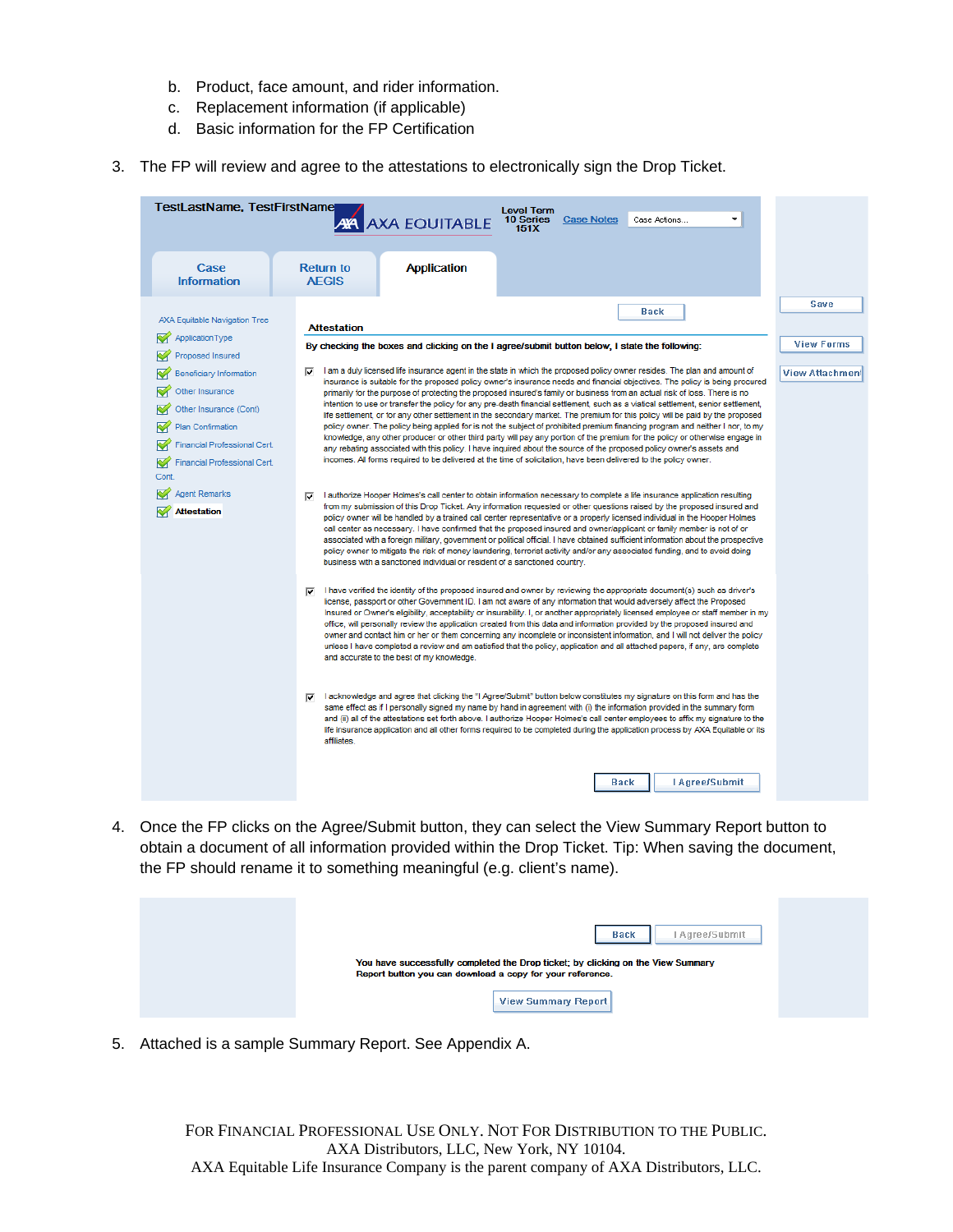6. The FP will receive an email once the Drop Ticket is submitted.

| Subject:                             | You have a new client!                      |                       |                                               |                       |                        |  |
|--------------------------------------|---------------------------------------------|-----------------------|-----------------------------------------------|-----------------------|------------------------|--|
| Policy ID:                           | AXA000010                                   |                       |                                               |                       |                        |  |
| <b>Client Information:</b>           |                                             |                       |                                               |                       |                        |  |
| Name:                                | <b>TestFirstName</b><br><b>TestLastName</b> | Date of Birth:        | XX/XX/XXXX                                    | <b>Gender: Female</b> |                        |  |
| e Mail:                              | XXX@email.com                               | Phone:                |                                               |                       |                        |  |
| <b>Product Information:</b>          |                                             |                       |                                               |                       |                        |  |
| Carrier<br>Name:                     | <b>AXA Equitable</b>                        |                       |                                               |                       |                        |  |
| <b>Product:</b>                      | Level Term 10 Series CTR<br>151X            | <b>Premium/Units:</b> |                                               |                       |                        |  |
| Underwriting <sub>PE</sub><br>Class: |                                             | State:                | AL                                            |                       |                        |  |
| <b>Amount of</b><br>Insurance:       | \$250,000.00                                | <b>Rate Class:</b>    | <b>Preferred Elite</b><br>Non-Tobacco<br>User |                       |                        |  |
| <b>Agent Information:</b>            |                                             |                       |                                               |                       |                        |  |
| Name:                                | Student TestID12                            | e Mail:               | XXX@email.com                                 | Agent<br>Phone:       | $555-$<br>888-<br>8888 |  |

- 7. The Fulfillment Center at Hooper Holmes will immediately begin the process by calling the Client and obtaining the remaining application information. This Drop Ticket will remain active for 30 calendar days. It is critical for the interview to be conducted within that timeframe. Hooper Holmes will contact the FP directly if any of the following situations occur:
	- a. Client changes his or her mind and no longer wants to pursue the application
	- b. Hooper Holmes is unable to schedule the client interview within the 30 calendar days
	- c. Client requests a change to critical information (e.g. Product, Face Amount, Riders, etc.)
- 8. The FP will receive an email notification when Hooper Holmes completes the interview and sends the application to the Client to be electronically signed.
- 9. After the client electronically signs, the case will be sent to the BGA so they can attach the BGA coversheet and submit the case to AXA Equitable for processing. The FP will receive an email notification at this point containing a link to access the fully completed application and paperwork.
- 10. Once the case is submitted to AXA Equitable, it will be available on the website as all New Business Cases are today.

#### **Hooper Holmes, Inc.**

Hooper Holmes, a vendor with a longstanding relationship with AXA Equitable, was recently engaged to perform tele-underwriting services for the company. They provide health risk assessment services including medical exam, data collection, and laboratory testing services to carriers within the insurance industry through a presence in local markets in the United States and a network of examiners.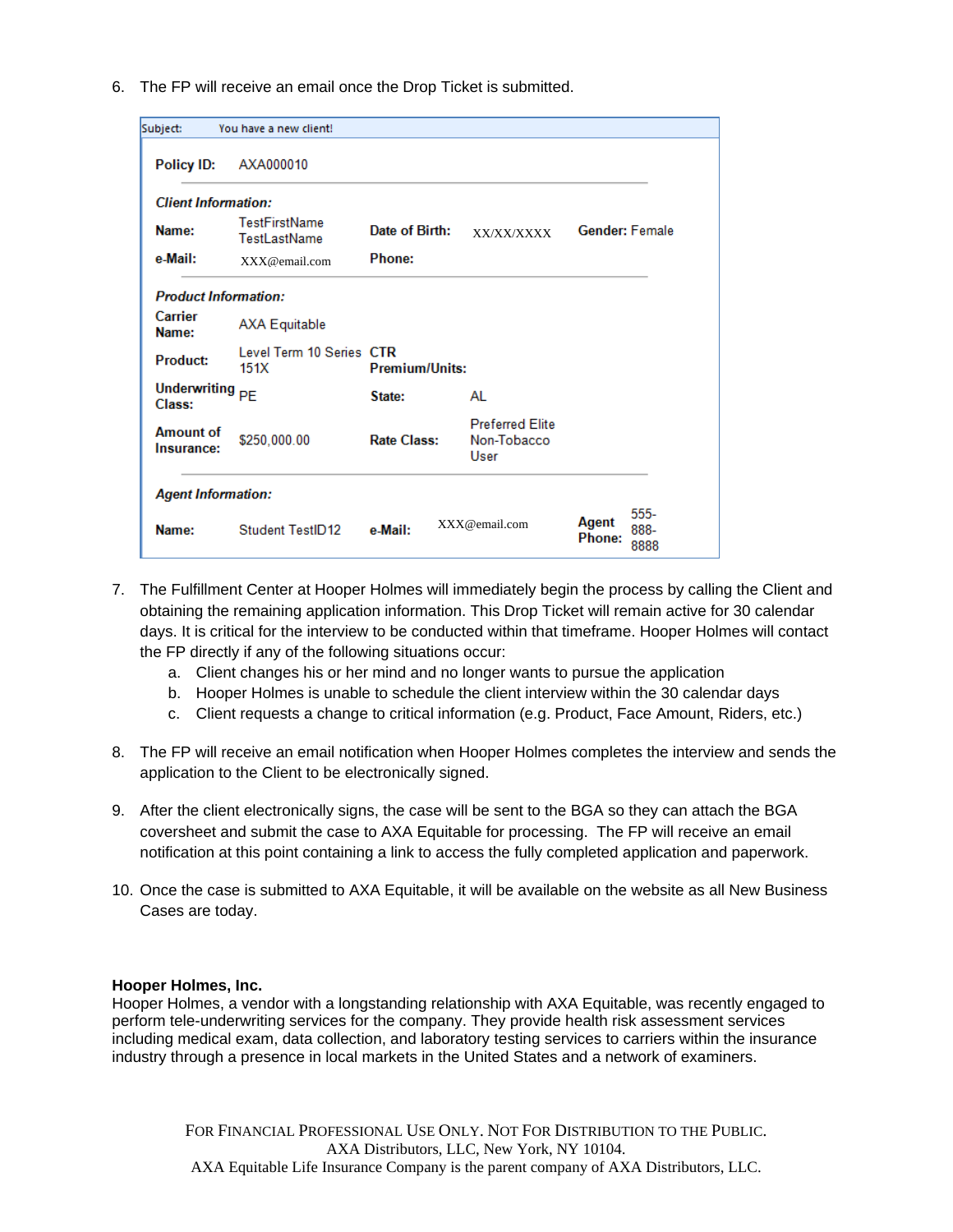## **Some key points to highlight:**

- Only Term (except TermOne) life insurance product applications can be submitted through this process.
- Term to term replacements can be submitted; other replacement transactions are not allowed.
- No special application or forms are required.
- Payment with application is not currently available.
- Drop Ticket and applications are completed, signed, and submitted electronically.
- Reg 60 paperwork will continue to be done for E-Forms for Life.

## **Marketing Resources**

- [What Happens Next: C](https://www.axa-equitable.com/email-attachments/w/lif/2013/151685.pdf)lient flyer outlining what clients can expect after a Drop Ticket is submitted
- [Drop Ticket Benefits:](https://www.axa-equitable.com/email-attachments/w/lif/2013/151681.pdf) Financial Professional flyer outlining the benefits of Drop Ticket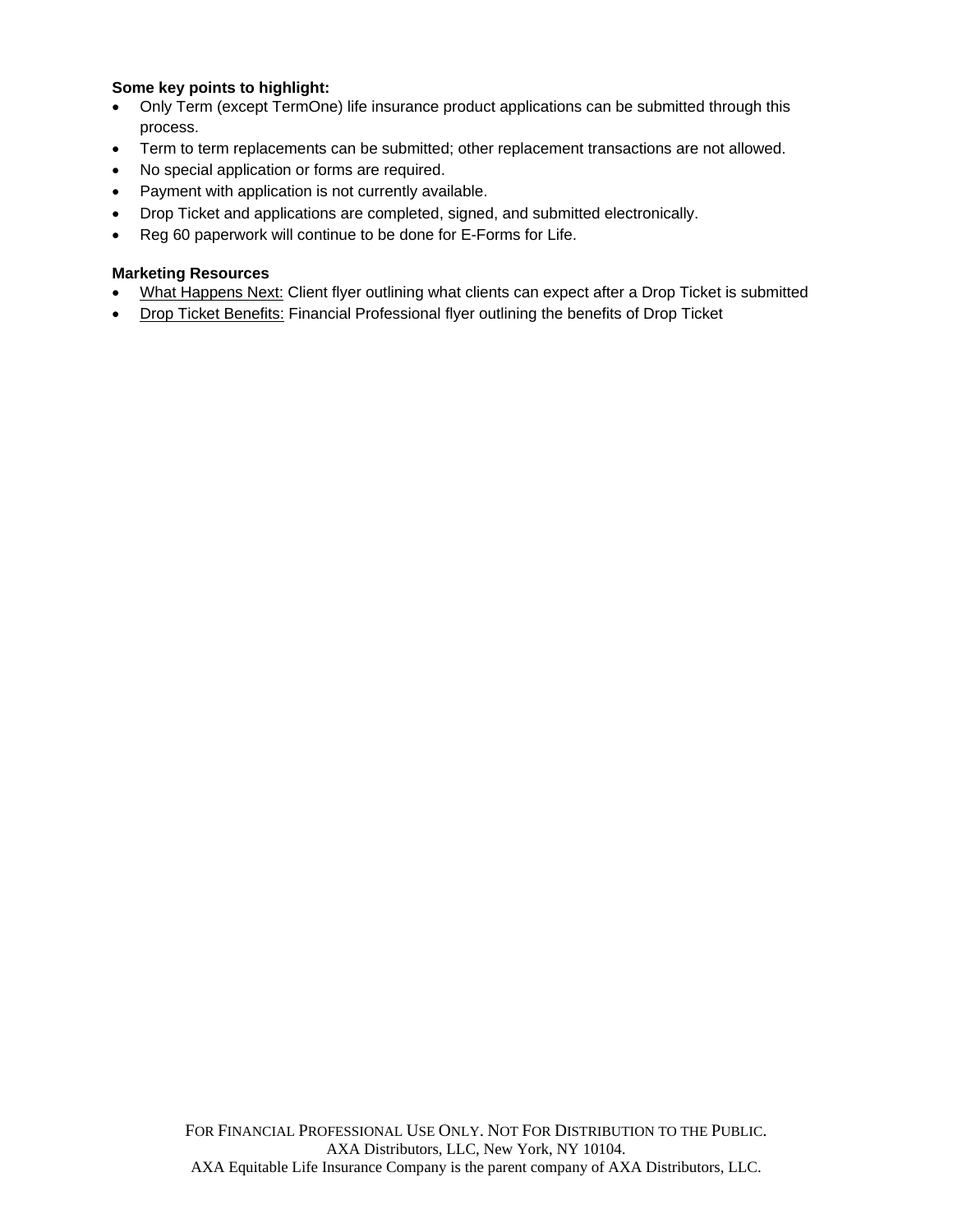# **Summary Report- Drop Ticket**

Please print a copy of this confirmation for you and your client.

| <b>Account Number: 71711</b>                                                                                                                                                                                                                                                                                                                   | <b>Agent Information</b>               |                                                                                 |
|------------------------------------------------------------------------------------------------------------------------------------------------------------------------------------------------------------------------------------------------------------------------------------------------------------------------------------------------|----------------------------------------|---------------------------------------------------------------------------------|
| Agent Name: Student TestID12                                                                                                                                                                                                                                                                                                                   |                                        | Agency: TestAgenyCode                                                           |
| Agent Phone: 555-888-8888                                                                                                                                                                                                                                                                                                                      |                                        | Agent Email: pat.taverna@axa-equitable.com                                      |
|                                                                                                                                                                                                                                                                                                                                                | <b>Proposed Insured Information</b>    |                                                                                 |
| Name: TestFirstName TestLastName                                                                                                                                                                                                                                                                                                               |                                        |                                                                                 |
| <b>Street Address: TestStreet</b>                                                                                                                                                                                                                                                                                                              |                                        |                                                                                 |
| City: TestCity                                                                                                                                                                                                                                                                                                                                 | State: AL                              | Zip Code: 11111-1111                                                            |
| Date of Birth: 01/20/1955                                                                                                                                                                                                                                                                                                                      | Gender: $\Box$ Male $\boxtimes$ Female |                                                                                 |
| Email: ptaverna@mony.com                                                                                                                                                                                                                                                                                                                       |                                        |                                                                                 |
| Phone: (555) 111-1111<br>Daytime                                                                                                                                                                                                                                                                                                               |                                        | Best Time to Call: 1:00<br>$\Box$ AM<br><b>XIPM</b>                             |
| Special Calling Instructions/Life Remarks:<br>No Special Calling Instructions or Life Remarks                                                                                                                                                                                                                                                  |                                        |                                                                                 |
|                                                                                                                                                                                                                                                                                                                                                | <b>Owner Information</b>               |                                                                                 |
| Is the Proposed Insured the Owner? YES                                                                                                                                                                                                                                                                                                         |                                        | Owner Name:                                                                     |
| Owner Type:                                                                                                                                                                                                                                                                                                                                    |                                        | Relationship:                                                                   |
|                                                                                                                                                                                                                                                                                                                                                | <b>Quote Information</b>               | Product Name/Term Period: LEVEL TERM 10 SERIES 151X Amount of Insurance: 250000 |
| Disability Premium Waiver Rider<br>X None                                                                                                                                                                                                                                                                                                      |                                        | $\Box$ Children's Term Insurance Rider $\sqrt{s}$                               |
|                                                                                                                                                                                                                                                                                                                                                | <b>Replacement Information</b>         |                                                                                 |
| Does the Proposed Insured have existing Life Insurance? NO<br>Does Owner have existing Life Insurance?<br>Does Proposed Insure plan to replace any of the existing contracts?<br>Does Owner plan to replace any of the existing contracts?<br>Is this a Term to Term replacement?<br>Is this a Term to Term replacement for both PI and Owner? |                                        |                                                                                 |

Summary Page - AXA Drop Ticket

- Page 1